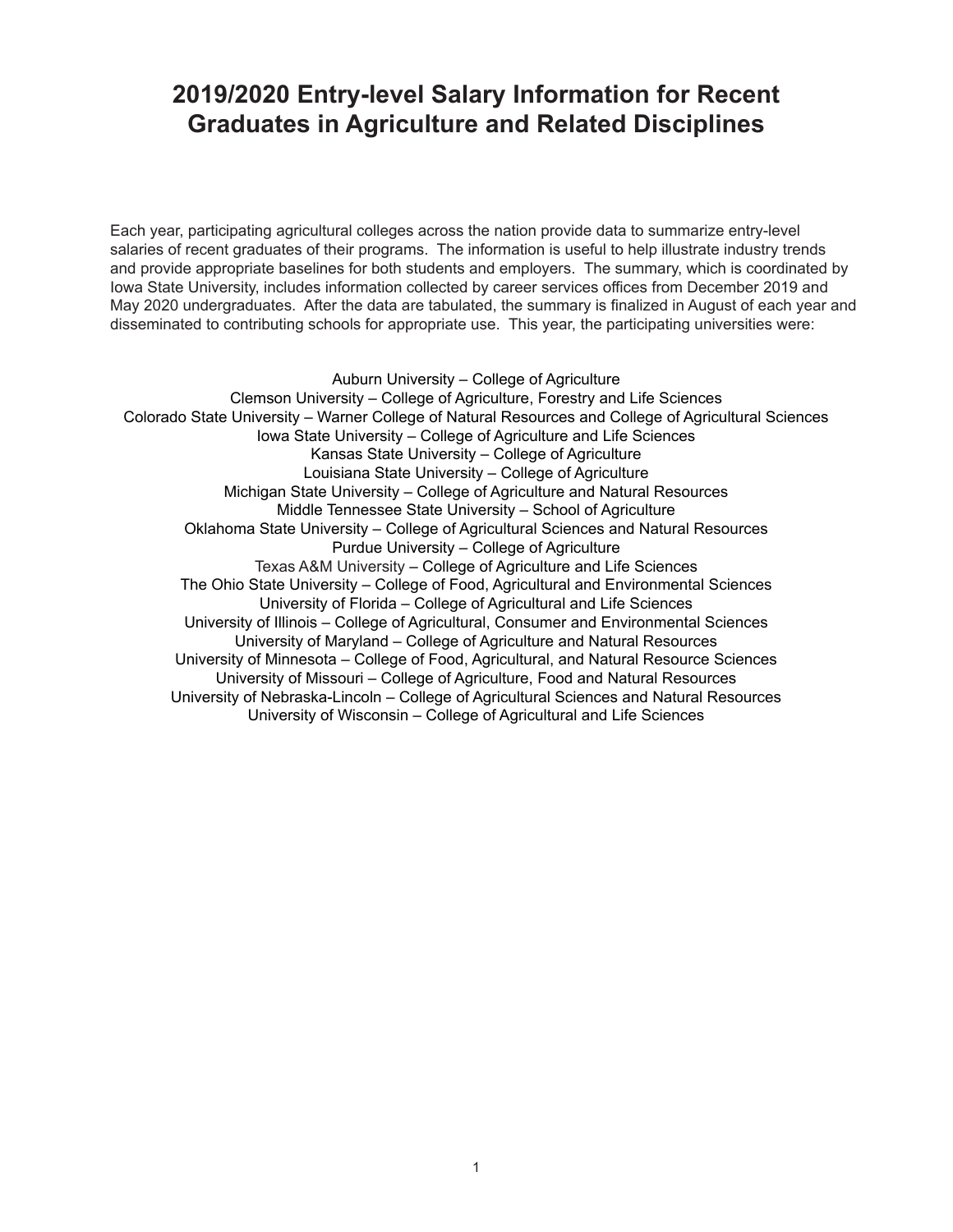## **Agricultural Economics & Business**

| <b>Job Title</b>                     | <b>Average Salary</b> | <u>-ow Salarv</u> | <b>High Salary</b> | #   |
|--------------------------------------|-----------------------|-------------------|--------------------|-----|
| Accounting                           | \$49,147              | 33,280            | 75,000             | 6   |
| <b>Business Analyst</b>              | 58,276                | 42,000            | 80,000             | 33  |
| <b>Customer Service/Support</b>      | 47,847                | 22,000            | 67,000             | 17  |
| <b>Elevator Management</b>           | 51,000                | 50,000            | 52,000             | 2   |
| Farm Management/Land Appraisal       | 46,923                | 25,000            | 62,000             | 13  |
| <b>Farming Operation</b>             | 43,811                | 20,000            | 80,000             | 14  |
| <b>Financial Advisor</b>             | 49,022                | 30,000            | 80,000             | 24  |
| Grain Merchandising/Commodities      | 55.888                | 35,000            | 75,000             | 46  |
| <b>Human Resources</b>               | 44,397                | 30,160            | 60,500             | 13  |
| Insurance                            | 44,762                | 25,000            | 65,000             | 21  |
| Lending/Finance                      | 45,803                | 25,000            | 60,000             | 46  |
| Marketing                            | 49,223                | 20,000            | 65,000             | 13  |
| Policy/International Trade           | 52,333                | 42,000            | 74,000             | 6   |
| <b>Production/Management Trainee</b> | 53,214                | 35,360            | 72,000             | 37  |
| Sales Representative                 | 52,146                | 18,000            | 80,000             | 97  |
| Other                                | 46,966                | 15,000            | 82,000             | 89  |
| <b>Major Total</b>                   | \$50,082              | 15,000            | 82,000             | 477 |
| <b>Further Education</b>             |                       |                   |                    | 66  |

### **Organizations Hiring Students in Agricultural Economics & Business**

Allen Honda ALPHA Facilities Solutions Altair Amazon American National AON Apex Systems Applegate's Seed House Archer Daniels Midland Arthur J. Gallagher Asset Plus Corp AT&T Inc. AXA Advisors Ayco Baker Hughes Balance4ward Bane-Welker Equipment Bank of America Bank of Wolcott BASF Bayer Crop Science Baytree Beacon Ag Group Beaver Creek Transport Belstra Milling Co Best Buy Headquarters Big Iron Auctions Black Gold Farms Bobcat of Indy Brandt Brazos County 911 District Brown Distribution Buck Bros Inc. Buckeye Power Bunge North America Bunge, EGT Busey Wealth Management BWI Companies Cactus Feeders Cal-Maine Foods Calmer Cornheads Camden Property Trust Camp Ridgecrest **Cargill** Carlomagno Surveying Carolina Bridge Construction Carroll Construction Supply

Carroll Implement LTD Central Valley Ag Cerner Cetera Investment Services CGB Enterprises Charles Schwab Cintas Citizens First National Bank Coastal AgroBusiness Columbus Literacy Council Comer Equipment Company Community State Bank Consumers National Bank Cornerstone Government Affairs Corteva Agriscience Coyote Logistics Creekside Nursery Crop Risk Services CUSB Bank Dague Farms Daikin Dell Deloitte Consulting LLP Dosch Marshall Real Estate E & J Gallo Winery Eaton Farm Bureau **Cooperative** eCatholic Edward Jones Effingham Equity Ellie Mae Music Enertech Epic Systems Evolution Ag Express Employment **Professionals** Farm Bureau Financial Services Farm Credit Administration Farm Credit East/Crop Growers Farm Credit Mid-America Farm Credit Services of America Farmers Elevator & Exchange Farmers Mutual Hail

Farmers State Bank FDIC Federal Reserve Board of Governors Fertilizer Dealer Supply Fidelity Bank and Trust Fidelity Investments Findlay Implement Company First American Bank First National Bank First National Bank of Syracuse First United Bank Flint Hills Resources FNB Bank Forest Edge Friedland Industries, Inc. Frito-Lay Frontier Futures Inc. Fuesz Farms G6 Hospitality Galveston Insurance Associates Gavilon GDM Seeds General Land Office General Mills Georgia Pacific Gilligan Company Girard Farms Golden Harvest Seed Golden State Farm Credit Goosehead Insurance G-Panzer Productions, LLC Gratiot Agricultural Professional Services Great Plains Bank Gredohn Farms GreenStone Farm Credit Services Grid Beyond H2 Ag Harley Davidson Motor Co. Heartland Bank Heartland Beverage LLC Heartland Co-op Helena Agri Enterprises

High Plains Farm Credit HighRadius Corporation Hilti North America Home City Grain **HomeAdvisor** Hoosier Heartland State Bank Hormel Foods Illinois Pork Producers Association Indiana State Department of **Agriculture** Industrial Specialist Solutions Innovative Ag Services IntelinAir InterBank Iowa State Bank Iowa State University Iowa State University Foundation J.R. Simplot Company J6 Farms Janney Montgomery Scott, LLC JBS JC Wilkie Construction LLC JCB North America JLL John Deere Johnson Farms Jordan Farms JP Morgan Chase & Co. J-Six Enterprises Kalcevic Farms Inc. Kane Hall Barry Neurology Kentland Bank Kokomo Grain Co Kraft Heinz Krieger Farms Kronos Incorporated Kubota Tractor Corporation La Reina Ranch Designs Land O'Lakes, Inc. Larad Vaccines Legacy Meats Lehenbauer Farms Lenny's Gas N Wash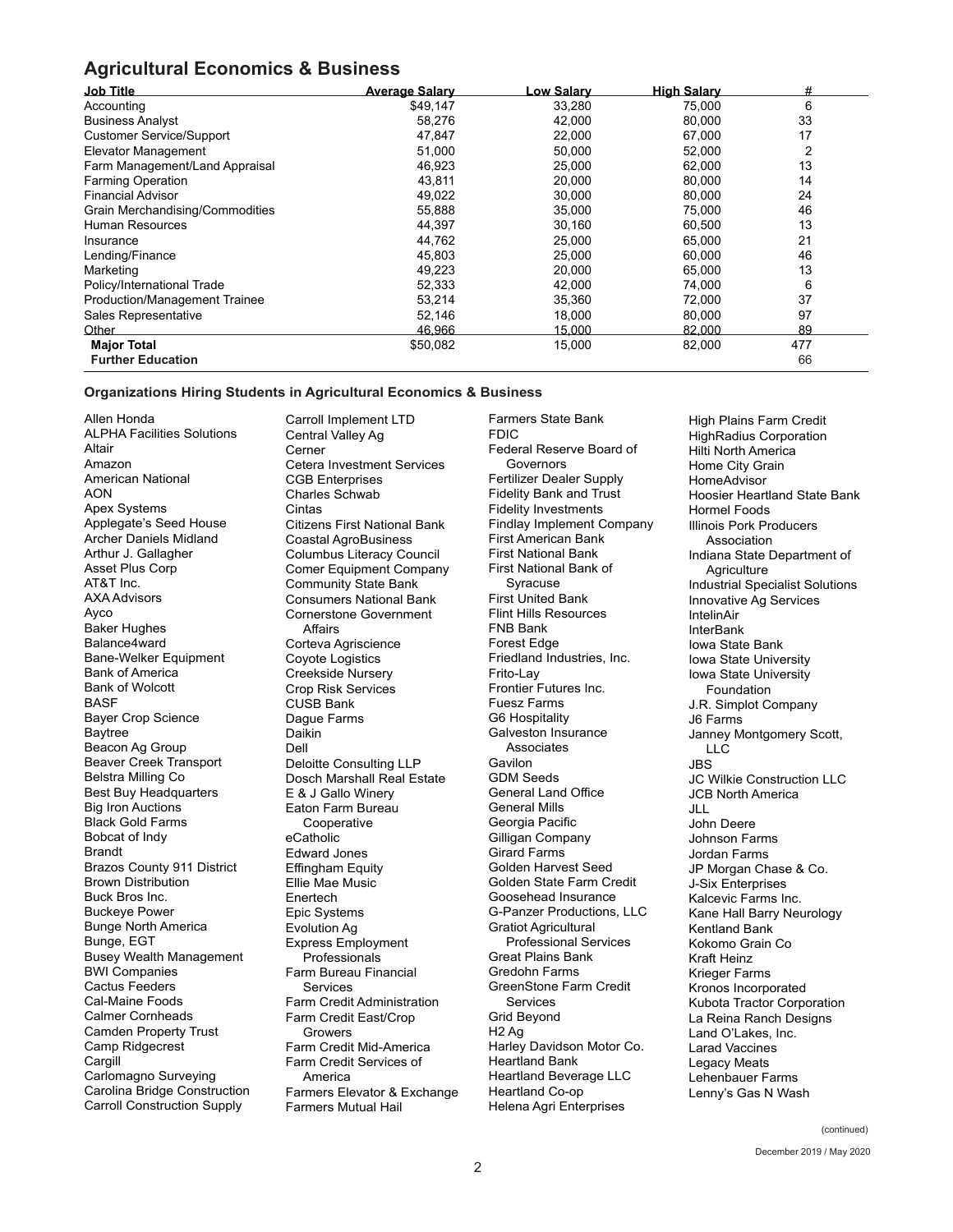#### **Organizations Hiring Students in Agricultural Economics & Business (continued)**

Lewis Century Stock Farms Inc. Linwood Farms Louis Dreyfus Luckey Farmers Lumos Marketing Group Maquoketa State Bank Maryland Farm Bureau Maschia Gaspardo Massachusetts Mutual McAdam Financial McDonald Pelz Global **Commodities** Medix Medline Industries MemoryBlue Midwest Bank Missouri Soybean Association/ Missouri Soybean Merchandising Council M<sub>KC</sub> Mohler Farms Mondelez International Morningstar Inc. Morton Buildings Mustang CAT MWI National Appraisal Partners National Beef NEG Energy Services Nestle Nift North Bay Produce Northern Star Integrated Services LLC Northwest Bank Northwest Farm Credit Services Northwestern Mutual Nutrien Ag Solutions Office of U.S. Senator Jerry Moran Ohio House of Representatives Oldham Goodwin Group One Fat Dove Oracle Corporation Ostrander Farms Our Daily Bread Food and Resource Center Papa Farms Parrott Implement Co. Penske Truck Leasing PepsiCo Perdue Farms Inc. PIC Piedra Resources Pinnacle Bank Precision Test and Balance PricewaterhouseCoopers Principle Choice Solutions LLC Promise Habitat Services R1 RCM Rain and Hail Rainbow Tree Company Ravenna Economic Development Corporation Raymond James

Raytheon Reno-Hamilton Harvesting Revive Hemp Roach Ag Marketing, Ltd Rowe Insurance Royalty Meat Company RSM Ruybal Farm and Ranch, LLC Salt Fork Logistics Sandhills Publishing SawOaks Canna Farm Schoenrock Farms Inc. Schultes Farms Seaboard Foods Secure Wealth Management Security First Bank Seed Consultants Seidel Construction Seneca Foods Septic Maintenance Sewell Silver Mountain Jewelry Sinclair Tractor Singletree Transportation Smithfield Foods South Atlantic South Carolina Small Business Development **Center** Southern Glazer's Distribution Spirit Airlines Stafford Barrett Commercial Broker State Farm - Ben Rister Agency State Farm Insurance Steinert Farms Stephenson Marketing Cooperative Stine Seed Company Stryve Foods Sunbelt Super Sod **Syngenta** Target Corporation TD Ameritrade Team Leader Inc. Techtronic Industries Tek Systems Texas A&M University Texas Academy of Gymnastics Texas Agricultural Cooperative Council Texas Propane Gas Association Textbook Solutions The Andersons Inc. The Bank The Context Network The Delta Companies The Go Solution The Greenery The Kroger Co. of Michigan The Navigators The Scoular Company The Woodlands Township Topco Associates

TQL Trackside Solutions Tri Ag Products **Trimble TSC** TTI Tundra Technical Solutions U.S. Army U.S. Bank U.S. Grains Council United Bank of Iowa United Rentals University of Mississippi Small Business Development **Center** Unum USDA ARS USDA FSA Vanguard Verdant Partners LLC Vermeer Corporation Victory Shares Dividend Associates VisionBank Vit Plus Corporation VMLY&R W.W. Grainger **Walmart** Walt Disney Company WEBstaurantStore Wedgworth's Inc. **Wellfleet** Westfield Insurance White Lodging-Otis Wintrust Financial Wisconsin Department of Health Services Wisenbaker Builder Services Woodlands Church **Woodruff** Work First Foundation WP Law WPLG Channel 10

#### **Further Education**

Boston University Clemson University Concordia University Drake University Law School Franklin University HEC Paris Indiana University-Purdue University-Indianapolis Iowa State University Johns Hopkins University Kansas State University Louisiana State University Louisiana State University Paul M. Hebert Law Center National University of Ireland Oklahoma City University School of Law Oklahoma State University Purdue University South Dakota State University Texas A&M International **University** Texas A&M University

Texas A&M University School of Law The New School The Ohio State University The University of Texas - Austin University of Cambridge University of Denver University of Florida University of Georgia University of Illinois - Urbana-Champaign University of Nebraska University of North Texas Health Sciences Center University of South Carolina University of South Dakota School of Law University of Southern California University of Wisconsin - Madison

Washington and Lee Law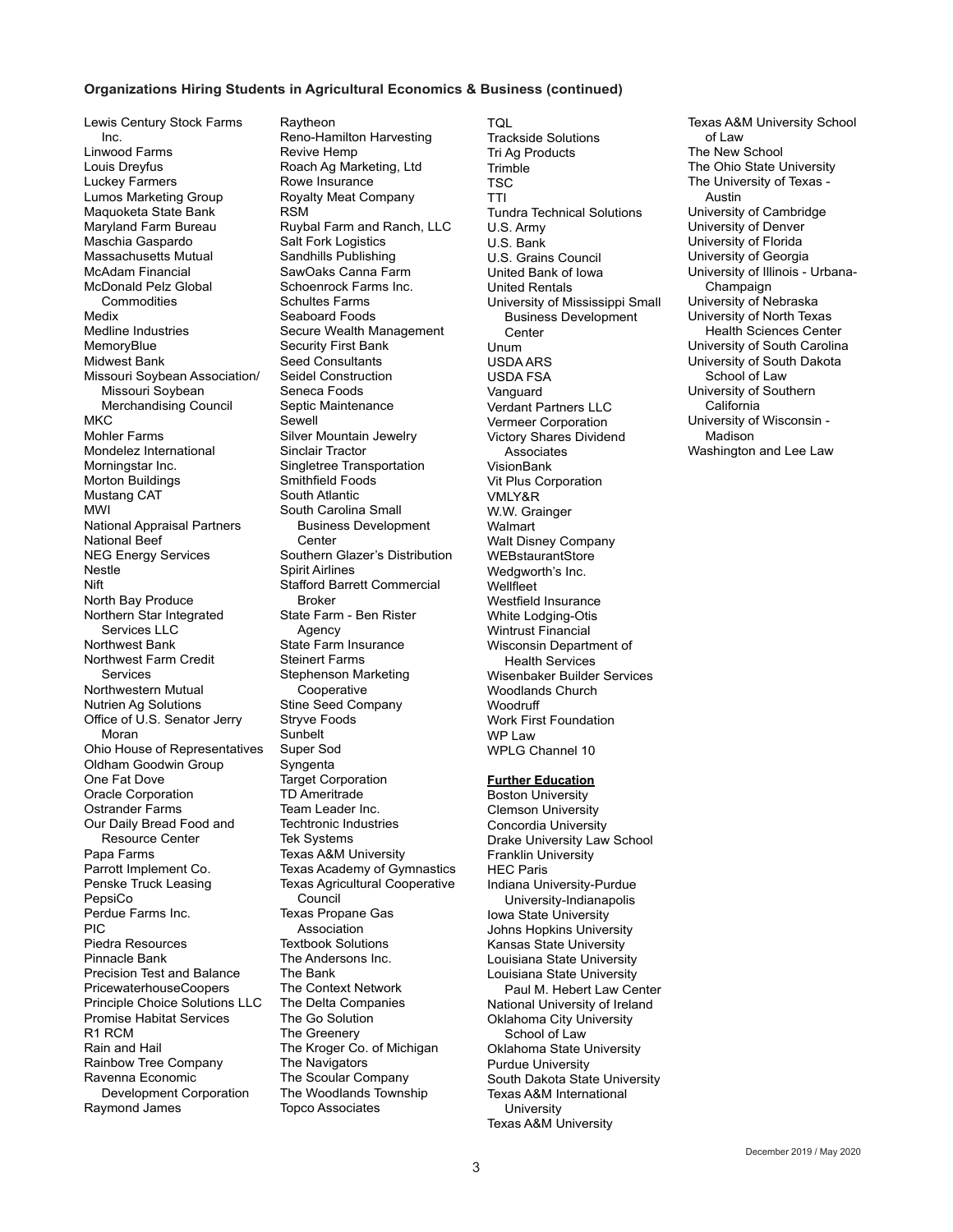## **Agricultural Education, Communication & Studies**

| <b>Job Title</b>                       | <b>Average Salary</b> | <u>_ow Salarv</u> | <b>High Salary</b> | #   |
|----------------------------------------|-----------------------|-------------------|--------------------|-----|
| Ag Education Teacher                   | \$42.706              | 31.000            | 62.000             | 69  |
| <b>Communications/Public Relations</b> | 40.701                | 24.960            | 68.000             | 25  |
| <b>Community Planning</b>              | 41,537                | 41.537            | 41.537             |     |
| Cooperative Extension System           | 32,446                | 15.000            | 40.000             | 11  |
| <b>Customer Service/Support</b>        | 40.000                | 40.000            | 40.000             | っ   |
| Family/Social Services                 | N/A                   | N/A               | N/A                | N/A |
| <b>Farming Operation</b>               | 40.000                | 40.000            | 40.000             |     |
| Marketing                              | 40.750                | 28,000            | 68.748             | 9   |
| Non-Profit Organizations               | 32.193                | 14.000            | 55.000             | 16  |
| Policy/Legislative                     | 36,000                | 36,000            | 36.000             |     |
| Sales Representative                   | 53,761                | 26,187            | 70.000             | 22  |
| Other                                  | 40.336                | 16.806            | 80.000             | 39  |
| <b>Major Total</b>                     | \$41,614              | 14,000            | 80.000             | 196 |
| <b>Further Education</b>               |                       |                   |                    | 49  |

#### **Organizations Hiring Students in Agricultural Education, Communication & Studies**

Abilene USD 435 AG AM in Kansas AgriLife Communications AgriNovis Indiana Alpha Delta Pi American Airlines American Angus Association American Campus **Communities** Anderson County Schools Ascension Parish School Board Auburn University Aurora Coop BASF - AGRO Bayer Crop Science Big Pastre Public School Blinn College Brazos County Extension Breakaway Ministries Bush School - Center for Nonprofits and Philanthropy Cambridge Educational Services Cardinal Health Carriage Crossing Cascade High School **Caterpillar** Cedar Rapids Prairie High School Central City Public Schools Central Farm Service Chambers Public Schools Champaign Health District Cheylin USD 103 Chi Alpha Christian Fellowship City of Madison, Wisconsin Clear Fork Schools Clemson University Extension Service Clinton Central School Corporation Colorado Farm Bureau Federation Colorado Open Lands Columbus Public Schools Commission for Case Manager Certification Corteva Agriscience Crawford Public Schools

Cross Country School Danielle Fence & Outdoor Living DeKalb County Central United School District Dundy County Stratton Schools Durant High School East Foundation East Marshall High School East Union High School East View High School Georgetown ISD EES Development Emmetsburg Community School District Emory Healthcare Enterprise Holdings Faire Fairfield ISD Faithbridge Farm Credit Mid-America Fellowship of Catholic University Students (FOCUS) First District Association Forest City Community School **District** Fort Frye Local School District Franklin Co. School **Corporation** Grand Island Public Schools Grant High School Greater Tampa Chamber of Commerce Hampton-Dumont Community School Heizer Aerospace Hitchcock County Public **Schools** Home Instead Senior Care Hormel Foods Horse Creek Academy House Committee on Agriculture - U.S. House of **Representatives** Illinois Farm Bureau Imperial High School Imperial Valley Vegetable Growers Association Intertribal Agriculture Council Iowa Farm Bureau Federation Iowa State University

JBS

Jefferson Community and Technical College Kent Corporation Kiowa USD 422 LaCrosse High School Leyton Public Schools Louisiana Farm Bureau Luckey Farmers Madison and Fifth Madison Pubic Schools Madison Township Maquoketa Valley Community School District Marshall Public Schools Marshalls Maryland Agricultural Education Foundation MaxYield Cooperative MFA Incorporated Midan Marketing Miller County R-III School District Montrose County School District RE-1J Muscatine County Agricultural Extension Mustang Public Schools Nebraska Farm Bureau Foundation Nebraska Rural Radio Association Neligh-Oakdale Public Schools Ness City USD 303 NetGain Technologies New Ag Supply North Putnam Middle School Northeastern Wayne Schools Northwestern Electric **Cooperative** Northwestern School Corporation Ohio Pork Council Oklahoma State University Olathe USD 233 Orchard Farm R-V School **District** Osceola Public Schools Pacific Life Peaceful Paths PIC Possibility Place Precision Marketing

Premier Crop Systems LLC Pro Cooperative Randolph Central School Corporation Raymond Central Public Schools Red Comma Media, Inc. RGP Media LLC Rock Hills USD 107 Rock Solid Christian Academy Senator Joni Ernst Campaign Sentinel Public Schools Signet Jewelers Silver Bluff HS South Newton School Corporation Southeastern Local Schools Southern Hills Career and Tech Center Southern Wells Schools Southwest Conservation Corps **ST**genetics St. Elmo High School Starbucks Coffee Company Staudt Farms Texas A&M Agrilife Texas A&M University Texas Agricultural Cooperative Council The Ohio State University Tonganoxie USD 464 Town of Smyrna TQL UF/IFAS Union High School United Cooperative United Health Group University of Oklahoma UNL IANR Communications USDA Van Wall Group Vermillion USD 380 Vetter Equipment Village Inn Wakefield Public Schools Walmart Stores Inc. Watermark Community Church **Wavfair** Wells Enterprises Inc. Woodmont Middle School **Woodruff** WoodsEdge Community Church Yara North America

> December 2019 / May 2020 (continued)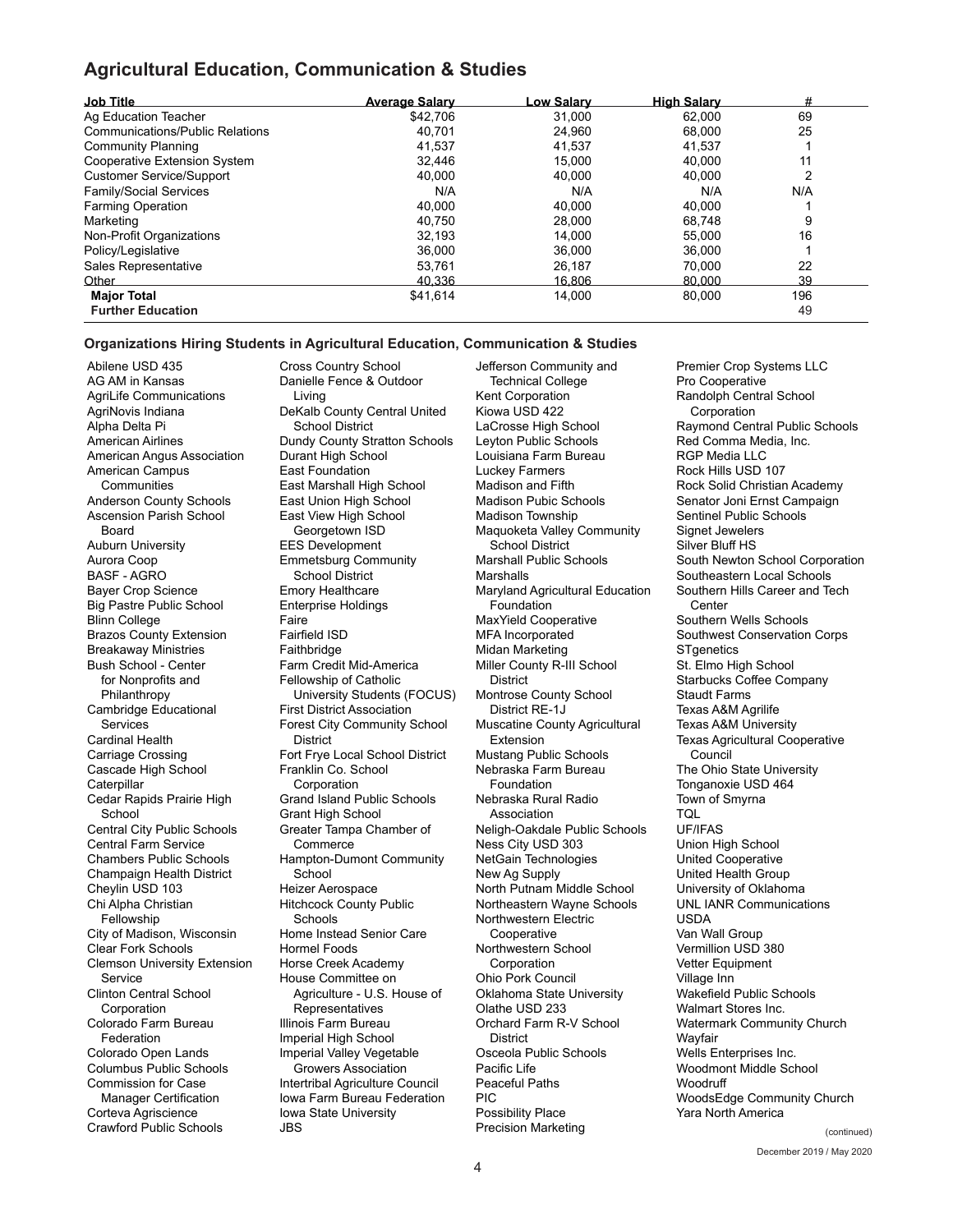### **Organizations Hiring Students in Agricultural Education, Communication & Studies (continued)**

**Further Education**

American University Auburn University Barry University Boise State University Clemson University Connors State College Erickson Institute George Washington University Governors State University Iowa State University Lake Land College Lewis University Midwestern University Murray State Oklahoma State University Purdue University St. Ambrose University Tarleton State University Texas A&M University The College of William and Mary The Ohio State University University of Florida University of Georgia University of Glasgow University of Houston Law **Center** University of Illinois - Chicago University of Illinois - Urbana-Champaign University of Mississippi University of Nevada Las Vegas University of South Florida University of Tennessee University of Washington Washington University Washington University School of Medicine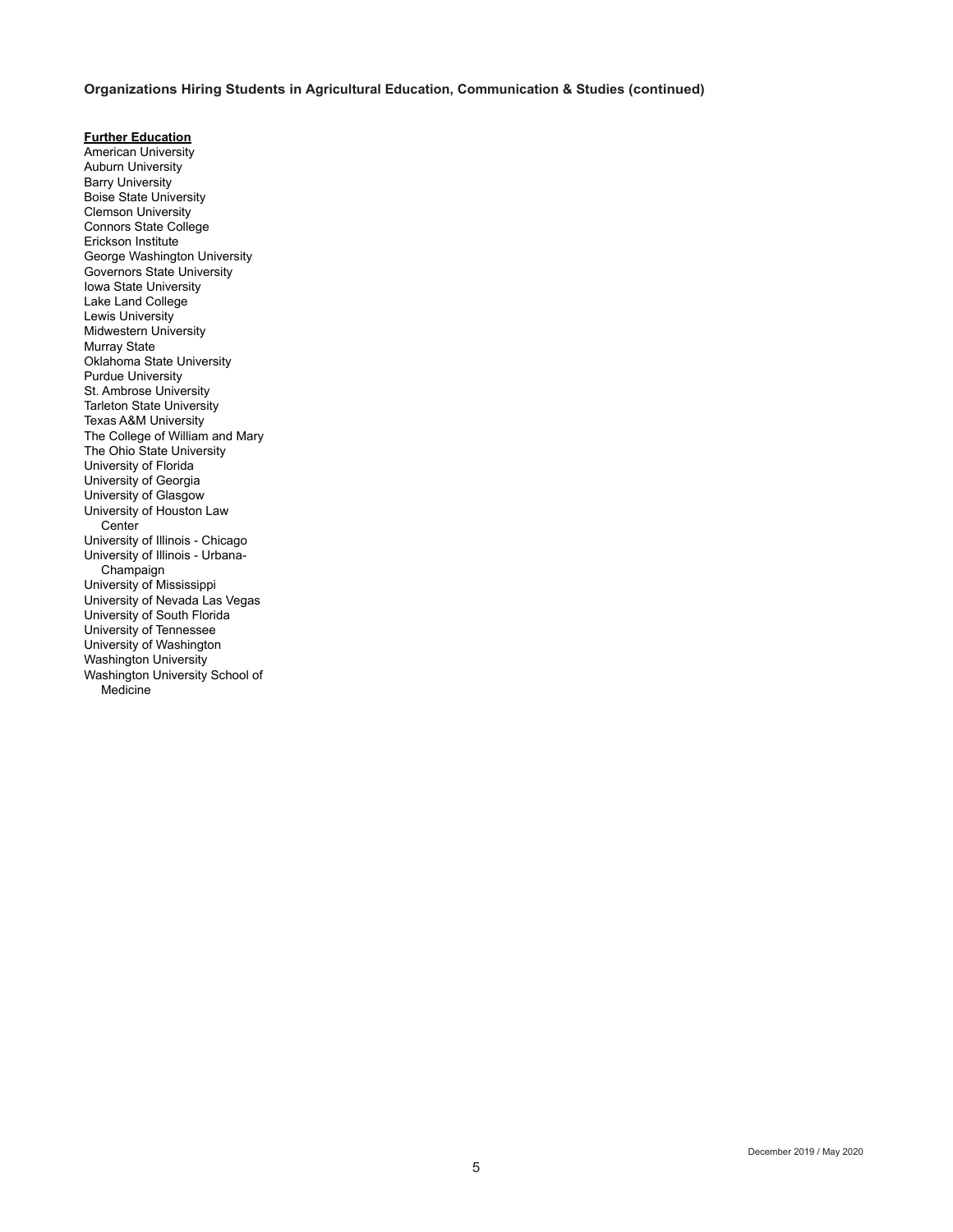## **Agronomy and Crop Sciences**

| <b>Job Title</b>                      | <b>Average Salary</b> | Low Salary | <b>High Salary</b> | #   |  |
|---------------------------------------|-----------------------|------------|--------------------|-----|--|
| Agronomist                            | \$47.557              | 27,000     | 65.000             | 36  |  |
| Conservation/Environmental Technician | 40.762                | 31.208     | 48.400             | 9   |  |
| Crop Scout/Consultant                 | 43.857                | 35.000     | 55.000             |     |  |
| <b>Custom Applicator</b>              | 39,200                | 30,000     | 46,000             | 8   |  |
| <b>Farming Operation</b>              | 43,250                | 30,000     | 65.000             | 12  |  |
| <b>Precision Ag Specialist</b>        | 49.429                | 35.000     | 73.000             |     |  |
| Research Technician                   | 41.597                | 27.040     | 70.000             | 15  |  |
| Sales Representative                  | 56.617                | 40.000     | 84.000             | 30  |  |
| Seed Production                       | 50,110                | 37.440     | 60.000             | 4   |  |
| Other                                 | 46.534                | 30.000     | 65.000             | 14  |  |
| <b>Major Total</b>                    | \$47,457              | 27.000     | 84.000             | 142 |  |
| <b>Further Education</b>              |                       |            |                    | 37  |  |

### **Organizations Hiring Students in Agronomy and Crop Sciences**

Acre Management Advanced Agrilytics Ag One Agency AgReliant Genetics Agritech Research AgVantage FS AgVenture Anderson Wheat Farms Aurora Cooperative Autauga Farming Company Barglof Farms Bayer Crop Science Beck's Hybrids Betaseed Black Gold Farms Bonifas Entreprises Butte County Rice Growers Butte Farm Supply Carter Ag Services Central Farm Service Central Valley Ag Centrol Ag Consulting CGB Enterprises Civil Design Advantage Cloverton Farms CNH Industrial Cooperative Elevator Company Cooperative Supply Inc. Corteva Agriscience Crop Quest Crop Tech Inc. Crop-Tech Consulting Edd's Supplies, Inc. Eldon C. Stutsman, Inc. Ellsworth Farmers Exchange Evergreen FS Farmers Cooperative Farmers Win Coop Five Star Co-op Frenchman Valley Cooperative GDM Seeds Golden Harvest Seeds Hasenick Brothers LLC Heartland Co-op Helena Agri-Enterprises LLC Herbers Seed & Consulting Hines Farms Holistic Industries Horseshoe Bay Resort IntelinAir, Inc. International Fumigators Iowa Soybean Association J.G. Boswell Company Kansas State University

KMR Kova Fertilizer Inc. Lage Land and Livestock Landus Cooperative Laughery Valley Co-op LG Seeds Linn Co-op Oil Company Mann Farms MaxYield Cooperative **MFA** Norder Supply Nutrien Ag Solutions Oklahoma State University Ottawa Lake Co-Op Elevator PepsiCo PulteGroup Inc. Redworth Farms Schwartz Farms Scott Farms Service and Supply Servi-Tech Sesaco Sugar Bol Farms Sunrise Cooperative Sutter Seed Services Syngenta Tall Crop Teach for America The Bundt Shoppe The Ohio State University The Seed Source Turn East Unity Point Health Methodist USDA APHIS USDA ARS USDA FSA USDA NRCS Valent USA Viafield, A Cooperative Waymire Family Farms West Michigan Agriscience Wickham Tractor Company Wilbur-Ellis WinField United Zoucha Farms

## **Further Education**

American University Clemson University Colorado State University Cornell University Indiana University School of Medicine Iowa State University

Kansas State University Louisiana State University Montana State University Oklahoma State University Oregon State University Purdue University Texas A&M University The Ohio State University University of Arkansas University of California - San Diego University of Denver University of Illinois - Urbana-Champaign University of Michigan University of Missouri University of Nebraska University of Washington Washington State University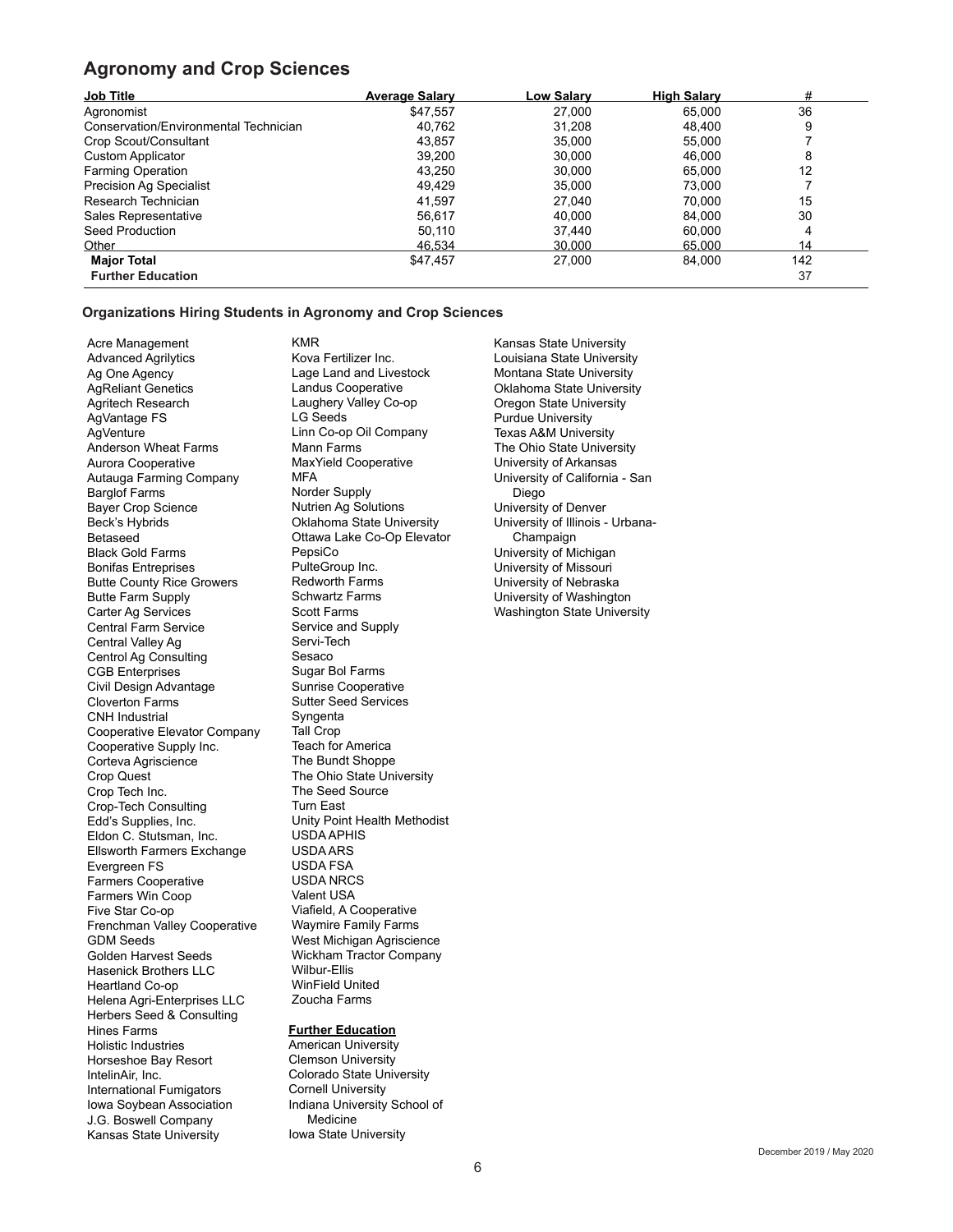## **Animal and Dairy Sciences**

| <b>Job Title</b>         | <b>Average Salary</b> | <b>Low Salary</b> | <b>High Salary</b> | #   |
|--------------------------|-----------------------|-------------------|--------------------|-----|
| Al Technician/Breeding   | \$34,345              | 27,500            | 39,520             | 4   |
| Animal Health Industry   | 44.083                | 32,500            | 55,000             | 6   |
| <b>Companion Animal</b>  | 28,398                | 18,720            | 40,000             | 9   |
| Education/Extension      | 46.800                | 41,600            | 52,000             | 2   |
| Equine Industry          | 28,865                | 20,000            | 50,000             | 13  |
| <b>Farming Operation</b> | 37,061                | 20,000            | 65,000             | 14  |
| Feed/Nutrition           | 42,197                | 24,960            | 60,000             | 15  |
| Food Industry            | 55,935                | 30,000            | 60,000             | 22  |
| Herdsman                 | 39,495                | 15,080            | 60,000             | 16  |
| Poultry Industry         | 50,029                | 20,000            | 65,000             | 19  |
| Research Technician      | 33,792                | 25,000            | 45,000             | 36  |
| Sales Representative     | 50,888                | 30.000            | 85,000             | 16  |
| Swine Industry           | 43,712                | 30,000            | 61,000             | 20  |
| Vet Technician           | 27,615                | 15,000            | 50,000             | 25  |
| Zookeeper/Wildlife Rehab | 20,400                | 20,000            | 20,800             | 2   |
| Other                    | 40.624                | 21.840            | 65,000             | 22  |
| <b>Major Total</b>       | \$39,921              | 15,000            | 85,000             | 241 |
| <b>Further Education</b> |                       |                   |                    | 263 |

#### **Organizations Hiring Students in Animal and Dairy Sciences**

44 Farms A Isler Farms ABS Global Accurate Key & Lock Adams Land & Cattle Advanced Analytics Laboratories AFB International Alltech Amazon Animal Hospital of Rowlett Antech Arbor Hills Animal Clinic Archer Daniels Midland Armor Animal Health Auburn University Aviagen Ballard Veterinary Clinic Banfield Pet Hospital Bay Area Equestrian Center Beaver Lake Animal Hospital Beck Flavors Bergt Inc. **BluePearl** Brey Cycle Farm Bunzl Burnett Enterprises Capitol Animal Clinic Cargill Central Valley Ag Ceva Biomune Charles River Laboratories Christensen Farms Circle E Land & Cattle City of Heavener Clemson University Cobb-Vantress Inc. Colorado Quality Research Colorado State University - Veterinary Teaching Hospital Columbian Park Zoo Coolmore America **Corbion** Corporate Response Team Countryside Vet Clinic **Covance** Cross Country Genetics Dairy Farmers of America

DNA Genetics - Swine Genetics Dolphin Research Center Edmonds Veterinary Technician EE Ranches Eichelberger Farms El Pomar Foundation **Elanco** Elk Creek Animal Hospital Emergency Animal Hospital Erickson Farms Farm Credit Mid-America Farmers Cooperative FB5K Cattle Company Five Rivers Cattle Flying Star Stables and Saddlery Flying W Farms Foster Farms GenOvations Granular, Inc. Greenwood North Animal Hospital Hamburg Hills Farm, LLP Harris Feeding Company Heeke Animal Disease Diagnostic Laboratory Hill's Pet Nutrition Hormel Foods Horse Logic Professional Hunter Nutrition Hyattsville Animal Hospital **IceRobotics** Illinois Farm Bureau Iowa Select Farms Isler Genetics Janysek Bros. Farming Jax Mercantile JBS JBS United JBS/Pilgrims Jennie-O-Turkey J-Six Enterprises Kalmbach Feeds Kansas State University Foundation Kennel Inn Kerns and Associates Kerry

Lab Corp of America Land-O-Lakes Larson Farms Lazy A Ranch Lazy Bar B Ranch LeVan Stables Livestock Nutrition Center Lottes Farm Inc. Louisiana State University Small Animal Hospital Lutz Farms Medvet Mercer County Soil and Water Conservation District Michael's Finer Meats and Seafoods Michigan State University Millenkamp Cattle, Inc. Missouri Department of Health and Senior Services Mountain Animal Hospital Mt. Hope Veterinary Hospital MT7 Ranch Murphy Family Ventures NAMC NAMSA National Institutes of Health Neel Vet Hospital Nelson Dairy Consultants Neogen Corporation NEW Cooperative New Fashion Pork Nutrien Ag Solutions Oak Barn Beef Oceana Pet Hospital Oklahoma State Dairy Center Oral & Face Surgery of Alabama OSU Veterinary Hospital Papa Farms Park Grove Pet Hospital Pattison Dairy Perdue Farms Inc. Perfect Touch Farm Pilgrim's Pride Pine Tree Dairy **PPD** Priority One Services

Professional Rodeo Cowboys Association Purdue University Quail Valley Veterinary Clinic Quantum Health Rancho Corazon Regions Hospital Rock River Laboratory Rose Acre Farms Inc. Rushlow's Arabians Sand Creek Dairy LLC Sanderson Farms Scantibodies, Inc. SDM Livestock Seaboard Foods Select Sires Inc. Simmons Grain Company Sinclair Research Center Small Animal Hospital of Owasso Smart Chicken Smithfield Foods Specialty Care Stanhope Locker & Market State of Wisconsin Stay and Play Pet Resort Stillwater Milling Company Sugar Creek Animal Hospital Sunrise Cooperative Superior Ag Swine Graphics International **TechMix** Texas A&M University The Maschhoffs LLC The Parrot University The Republican National **Committee** Tiffany Cattle Company Timmerman Feedyards Inc. Trans Ova Genetics Trinity Veterinary Hospital Tyson Foods United Producers Inc. United States Meat Animal Research Center UnityPoint Health - Meriter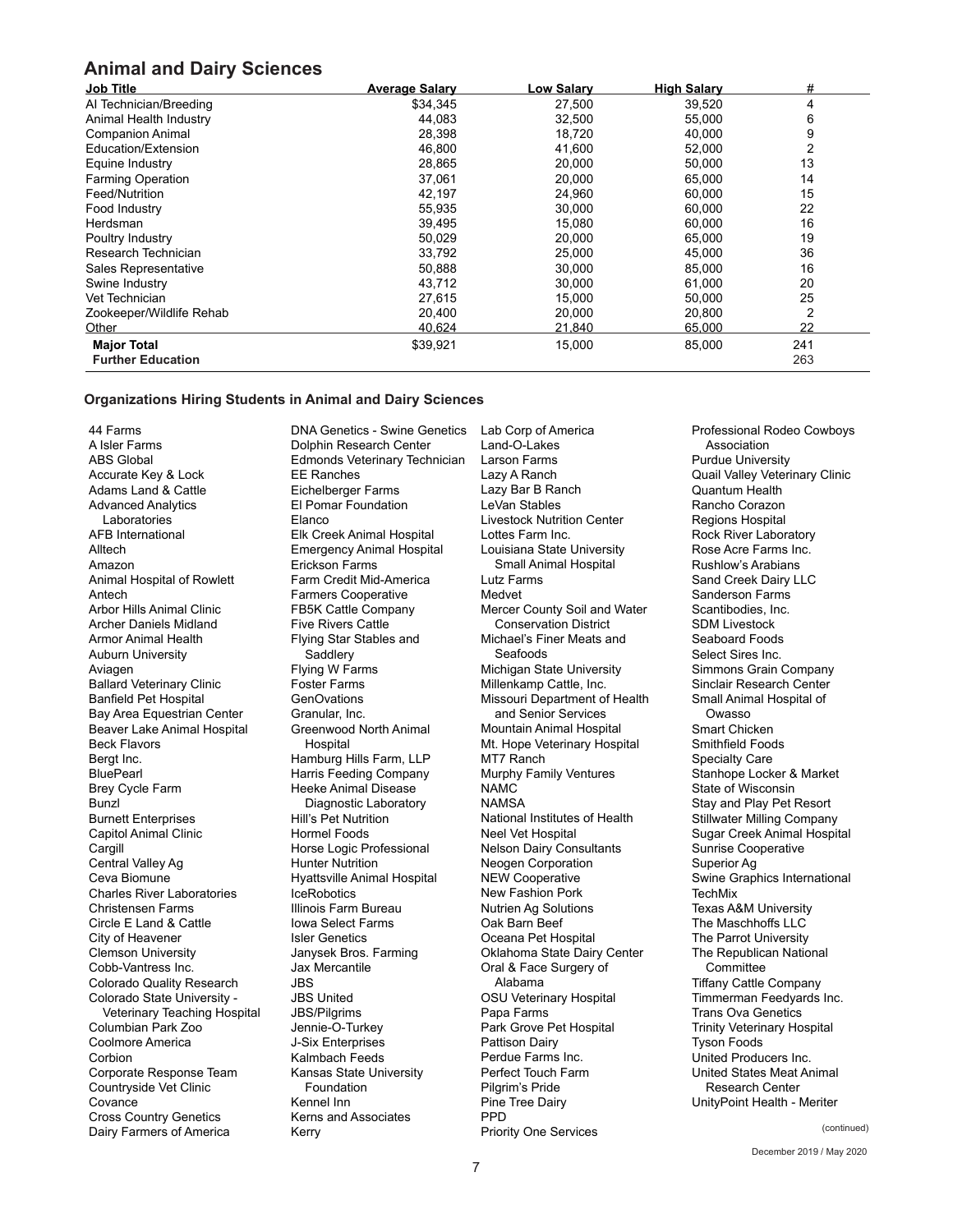#### **Organizations Hiring Students in Animal and Dairy Sciences (continued)**

University of Iowa University of Minnesota University of Nebraska-Lincoln University of Wisconsin - Madison USDA ARS VALO BioMedia VetlQ Vista Equine Colorado, LLC Wagler Dairy Walmart Pharmacy Watson Creek Veterinary Clinic Weldon Cow Horses West Fork Ranch Whitaker Marketing Group WinStar Farms XenoSTART

#### **Further Education**

Auburn University Colorado State University Colorado State University College of Veterinary and Biomedical Sciences Cornell University Creighton University School of Law Elmhurst College Florida State University Georgetown University Heartland School of Ministry - Applied Theology Hult International Business **School** Iowa State University Iowa State University College of Veterinary Medicine Kansas State University Kansas State University College of Veterinary Medicine Lincoln Memorial University Lincoln Memorial University College of Veterinary **Medicine** Logan University College of **Chiropractic** Long Island University Long Island University College of Veterinary Medicine Louisiana State University Louisiana State University School of Veterinary Medicine Loyola University Chicago Michigan State University Middle Tennessee State University Midwestern University Midwestern University College of Veterinary Medicine Mississippi State University College of Veterinary Medicine New Mexico State University North Carolina State University Nova Southeastern University Oklahoma State University Oklahoma State University

College of Veterinary Medicine Palmer College of Chiropractic Paul Mitchell School - Columbus Penn State University Purdue University Purdue University College of Veterinary Medicine Regis University Ross University School of Veterinary Medicine Scott County Community **College** South Dakota State University St. George's University St. John's College of Nursing Texas A&M University Texas A&M University College of Veterinary Medicine Texas Christian University The Ohio State University The Ohio State University College of Veterinary Medicine Tuskegee University University of Alberta University of Arizona College of Veterinary Medicine University of Arkansas University of British Columbia University of Edinburgh University of Florida University of Florida College of Veterinary Medicine University of Georgia University of Georgia College of Veterinary Medicine University of Glasgow School of Veterinary Medicine University of Illinois University of Illinois - Urbana-Champaign University of Illinois - Urbana-Champaign College of Veterinary Medicine University of Minnesota College of Veterinary Medicine University of Missouri University of Missouri College of Veterinary Medicine University of Nebraska - Lincoln University of Nebraska School of Veterinary Medicine and Biomedical Sciences University of Nebraska/Iowa State Professional Program in Veterinary Medicine University of Oklahoma University of Texas Medical Branch University of Wisconsin - Madison University of Wisconsin - Madison School of Veterinary Medicine University of Wisconsin - River Falls

University of Wisconsin Colleges Virginia-Maryland College of Veterinary Medicine West Texas A&M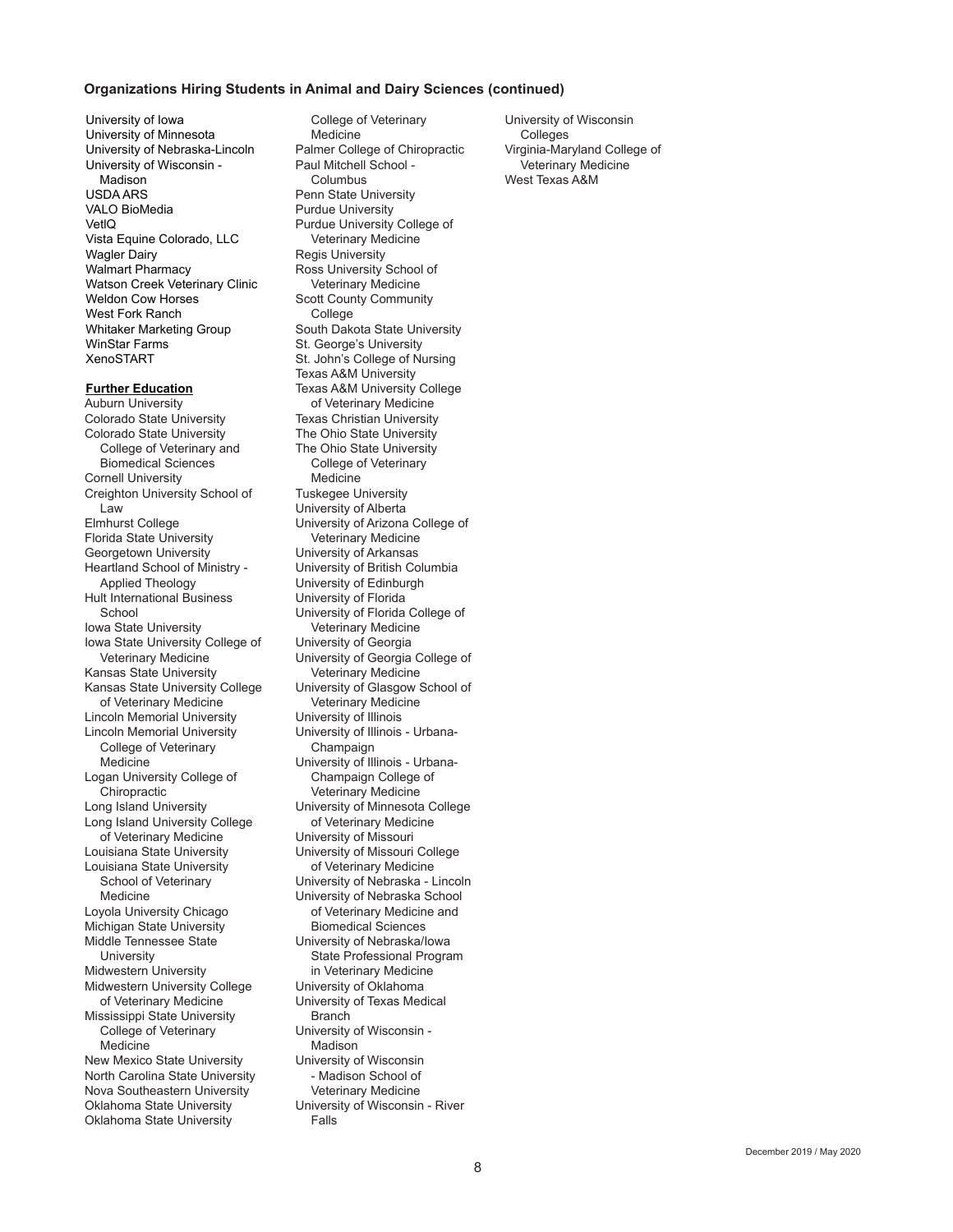## **Biological Sciences**

| <b>Job Title</b>                 | <b>Average Salary</b> | <b>Low Salarv</b> | <b>High Salary</b> | #   |
|----------------------------------|-----------------------|-------------------|--------------------|-----|
| <b>Biochemist</b>                | N/A                   | N/A               | N/A                | N/A |
| Biologist                        | N/A                   | N/A               | N/A                | N/A |
| <b>Biology Teacher</b>           | 42.018                | 39.035            | 45.000             |     |
| Entomologist                     | 32.000                | 32.000            | 32.000             |     |
| Genetic Counseling               | N/A                   | N/A               | N/A                | N/A |
| Lab/Research Technician          | 37.841                | 22.000            | 70.000             | 39  |
| <b>Medical Scribe</b>            | 18.600                | 15.000            | 20.800             | 3   |
| Microbiologist                   | 40.700                | 39.600            | 42.500             | 3   |
| <b>Public Health Specialist</b>  | 36,030                | 24,960            | 74.000             | 20  |
| <b>Quality Assurance/Control</b> | 53,850                | 40.000            | 60.000             | 4   |
| Other                            | 37.511                | 10.080            | 80,000             | 27  |
| <b>Major Total</b>               | \$37,557              | 10,080            | 80.000             | 99  |
| <b>Further Education</b>         |                       |                   |                    | 159 |

### **Organizations Hiring Students in Biological Sciences**

**AboundBio** All Heart Home Care AmeriCorps ArrantaBio Asurion Barilla America, Inc. Biowest Boston Scientific Breeze Boutique **Cargill Catalent** Child Health Research Institute City of East Lansing Colorado State University Community Economic Development Association of Michigan Cooperative Institute for Great Lakes Research Cornell University Corteva Agriscience Covance CVS Pharmacy DNASTAR, Inc. Dodson Pest Control Emergency Care Consultants Epic Systems Fujifilm Diosynth Biotechnologies Gene Check GENEWIZ Grand Lake Mental Health **Center** Henry Ford Health System Huntington Learning Center Imanis Life Sciences Infosec Integris Kerry MD Aesthetics and Dermatology Medpace, Inc. Microbial ID Mills Fleet Farm **Natera** Oak Ridge Institute for Science and Education Oklahoma Medical Research Foundation Oklahoma State University Pace Analytical Paratech Ambulance Service

Inc. Pharmacy Systems Inc. Porcelanosa PPD Premier Scribes PricewaterhouseCoopers Promega Corporation Publix Super Markets Purdue University Regeneron Pharmaceuticals, Inc. Ryan Brothers Ambulance Science Fun For Everyone Scott Family Health Scribe America Sentry Plants, LLC Seymour Community Schools St. Paul's Catholic Church Tasha Teach For America Texas A&M University The Walt Disney Company United States Health Advisors University Hospitals University of Florida University of Missouri Health Care University of Nebraska - Lincoln University of Wisconsin - Madison UW Health Vanguard Skin Specialists WB Drug Williamson County Schools Wisconsin Department of Health Services **Further Education**

A.T. Still University of Health Sciences Auburn University Bethel University Briar Cliff University Colorado State University Columbia University Columbia University College of Dental Medicine Cornell University Des Moines Area Community College Des Moines University

Edward Via College of Osteopathic Medicine Erasmus Mundus Plant Health (European Union) Florida Atlantic University Georgetown University Georgia State University Graceland University Harvard University Imperial College London Indiana University Indiana University - Bloomington Indiana University-Purdue University-Indianapolis Iowa State University Iowa State University College of Veterinary Medicine Jacksonville University Jefferson (Philadelphia University + Thomas Jefferson University) Keck Graduate Institute of Applied Life Sciences King Abdullah University Kuwait University Life University Lincoln Memorial University Louisiana State University Madison Area Technical **College** Marquette University MD Anderson UT Health Graduate School of Biomedical Sciences Medical College of Wisconsin Mercy College of Health Sciences Middle Tennessee State University Midwestern University New England College of **Optometry** New Mexico State University Nova Southeastern University Oklahoma State University Oklahoma State University College of Osteopathic Medicine Oregon State University Ponce Health Sciences **University** Purdue University

Purdue University College of Veterinary Medicine Regent University Rush University Saint Ambrose University Texas A&M University The Ohio State University The Pennsylvania State University Tufts University Uniformed Services University of the Health Sciences University of Alabama at Birmingham University of Cincinnati University of Colorado University of Colorado System University of Florida University of Georgia University of Hong Kong University of Iowa University of Iowa Carver College of Medicine University of Maryland University of Minnesota University of Missouri University of Missouri - Columbia University of Missouri - Kansas **City** University of Missouri College of Optometry University of Missouri College of Veterinary Medicine University of Missouri School of Pharmacy University of North Carolina University of Pennsylvania University of Pittsburgh University of Southern **California** University of Tennessee Health Science Center University of Utah University of Virginia University of Washington University of Western States University of Wisconsin - LaCrosse University of Wisconsin - Madison

(continued)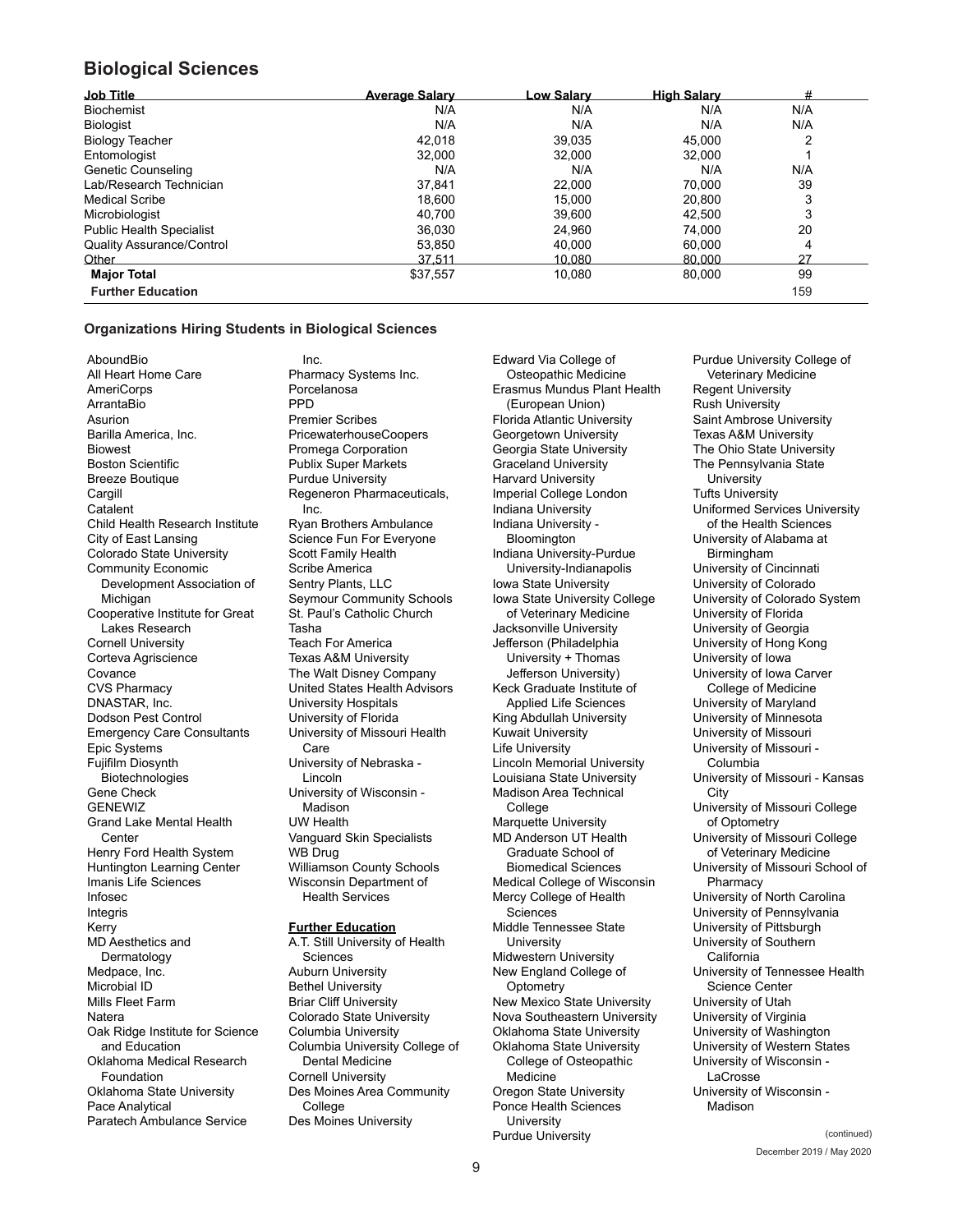## **Organizations Hiring Students in Biological Sciences (continued)**

University of Wisconsin - Oshkosh University of Wisconsin School of Medicine and Public Health University of Wisconsin System Vanderbilt University Washington University Wisconsin Indianhead Technical College Yale University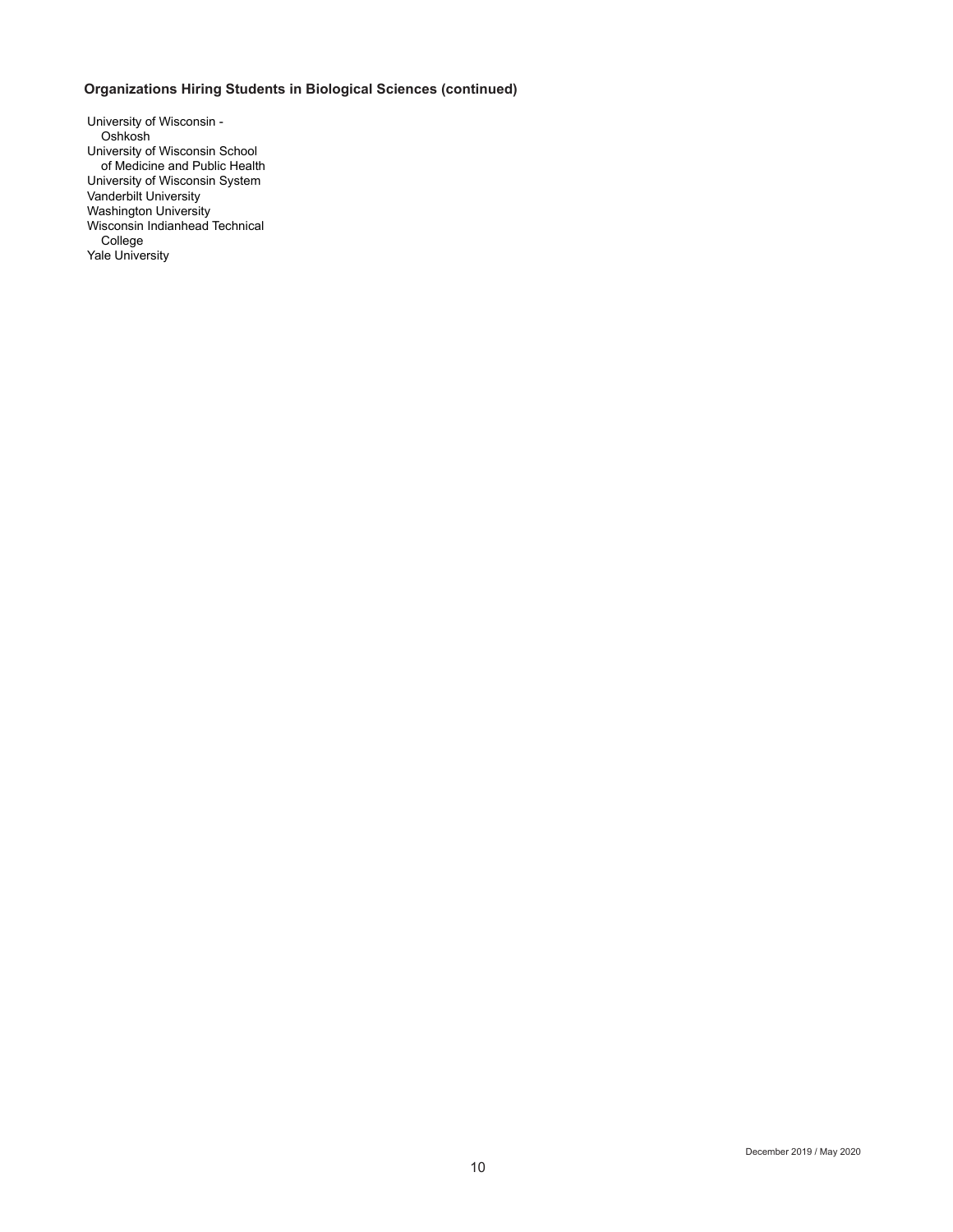## **Environmental Sciences, Fisheries, Forestry & Wildlife Biology**

| <b>Job Title</b>                        | <b>Average Salary</b> | <b>Low Salary</b> | <b>High Salary</b> | #   |
|-----------------------------------------|-----------------------|-------------------|--------------------|-----|
| <b>Companion Animal Industry</b>        | N/A<br>\$             | N/A               | N/A                | N/A |
| <b>Conservation Officer/Park Ranger</b> | 30.714                | 19,200            | 48,000             | 7   |
| Education/Extension                     | 35,963                | 24,500            | 45,000             | 12  |
| <b>Energy Consultant</b>                | 50,994                | 38,000            | 95,000             | 13  |
| <b>Environmental Consultant</b>         | 41,341                | 18,720            | 55,000             | 16  |
| Environmental Technician                | 45,831                | 18,000            | 70,000             | 24  |
| Firefighter                             | 31,930                | 29.000            | 37,440             | 4   |
| Fisheries Biologist/Technician          | 27,531                | 19,300            | 42,120             |     |
| <b>Forest Products Inspector</b>        | N/A                   | N/A               | N/A                | N/A |
| Forest Ranger                           | 36,043                | 29,120            | 40,000             | 9   |
| Government/Private Forestry Technician  | 34,318                | 27,000            | 45,500             | 23  |
| Hydrologist                             | 41,140                | 30,000            | 64,000             | 4   |
| Manure Management                       | 42.000                | 42.000            | 42.000             |     |
| Meteorologist                           | N/A                   | N/A               | N/A                | N/A |
| <b>Outdoor Recreation Industry</b>      | 24.772                | 14.560            | 37,000             | 5   |
| Police/Law Enforcement                  | 61,500                | 48,000            | 80,000             | 5   |
| Rangeland Management                    | 40,500                | 39,000            | 42,000             | 2   |
| Soil Conservationist                    | 35,967                | 25,000            | 43,435             | 8   |
| <b>Sustainability Analyst</b>           | 43,847                | 35,600            | 50,000             | 12  |
| <b>Timber Procurement</b>               | 44.500                | 35.000            | 61,000             | 4   |
| Urban Forester                          | 40,120                | 25,000            | 75,000             | 10  |
| <b>Wetland/Prairie Preservation</b>     | 40,502                | 31,208            | 45,000             | 5   |
| Wildlife Biologist/Technician/Research  | 30,109                | 18,000            | 44,280             | 26  |
| <b>Wood Products</b>                    | N/A                   | N/A               | N/A                | N/A |
| Zookeeper/Wildlife Rehab                | N/A                   | N/A               | N/A                | N/A |
| Other                                   | 39.894                | 13.000            | 80.000             | 55  |
| <b>Major Total</b>                      | \$38,875              | 13,000            | 95,000             | 252 |
| <b>Further Education</b>                |                       |                   |                    | 78  |

### **Organizations Hiring Students in Environmental Sciences, Fisheries, Forestry & Wildlife Biology**

**Accenture** Advanced Environmental Laboratories **AGEISS** ALDI USA Allen County Soil and Water Conservation District Altenburg Hardwood and Lumber Company Apex Companies Apple, Inc. AQUA DOC Lake & Pond Management Aquatic Control Arizona Game and Fish **Department** Aspen Tree Service Atkins North America Auburn University Austin Police Department AVESI, Inc. Bartlett Tree Batelle Baum Environmental Bayer Bikes Make Life Better Blue Wing Consulting, LLC Boyne Mountain Bridging Access to Care Bureau of Land Management Burns & McDonnell CACI California State Parks Camp lo-Dis-E-Ca Camp Timberline CHS City of Fort Collins

Clean Fuels Ohio Clean Harbors CN Utility Consulting Colorado Forest Restoration Institute Colorado Open Lands Colorado State University Columbus and Franklin County Metro Parks Columbus Equipment Company Columbus Recreation and Parks Comanche Gas Solutions Conservation Districts of Iowa Consumers Energy Crystal River Outfitters - M22 Glen Arbor CTL Engineering Delta Land Services, LLC Department of Defense DJM Logistics Earthworks Environmental Eastex Environmental Laboratory Echo Global Logistics EMH&T Environmental Consultants Inc. (ECI) Fiat Chrysler Automobiles Fibertec Industries FirstGroup America Five Rivers Metroparks Florida Forest Service Florida State Parks Fort Collins Tree Care Grayback Forestry Great Lakes Cheese

Heartland Forest Consulting Heat Makes Sense Hexion Inc. Illinois Natural History Survey Independent Stave Company Indiana DNR Infrastructure & Energy Alternatives Ingham County Parks: Hawk Island Insurance Office of America International Paper Invenergy Iowa DNR J&J Hall Farms Jefferson County Government JEO Consulting Group Kansas State University Ken Rust Consulting Kent County Road Commission Kiewet Power Constructors Lake and Pond Solutions Co. Lochmueller Group Louisiana University Marina Consortium LT Environmental **LyondellBasell** MASI Environmental Laboratory Mathy Construction Company Mesa Police Department Michigan Environmental Council Michigan Farmers Market Association Michigan State University Milliken Forestry Company Missouri Department of

**Conservation** Morgan Stanley MPCA National Ecological Observatory Network (NEON) National Park Service National Renewable Energy Laboratory Natural Shore Technologies Nebraska Department of Environment and Energy Nebraska Forest Service Nebraska Game and Parks ODEQ Ohio Department of Agriculture Ohio DNR Ohio EPA Oklahoma Forestry Services OmniLytics, Inc. One Columbus Penn State Extension Pike Lumber Company LLC Pioneer Forest LLC Plumas National Forest Prophetstown State Park Purdue University RDM Shrimp Farm Renewable Energy Systems Resource Recycling Systems Seaboard Foods Senior Applicator Sitka Sound Science Center Southern Illinois University Speedway Spring Creek Outdoors LLC State Farm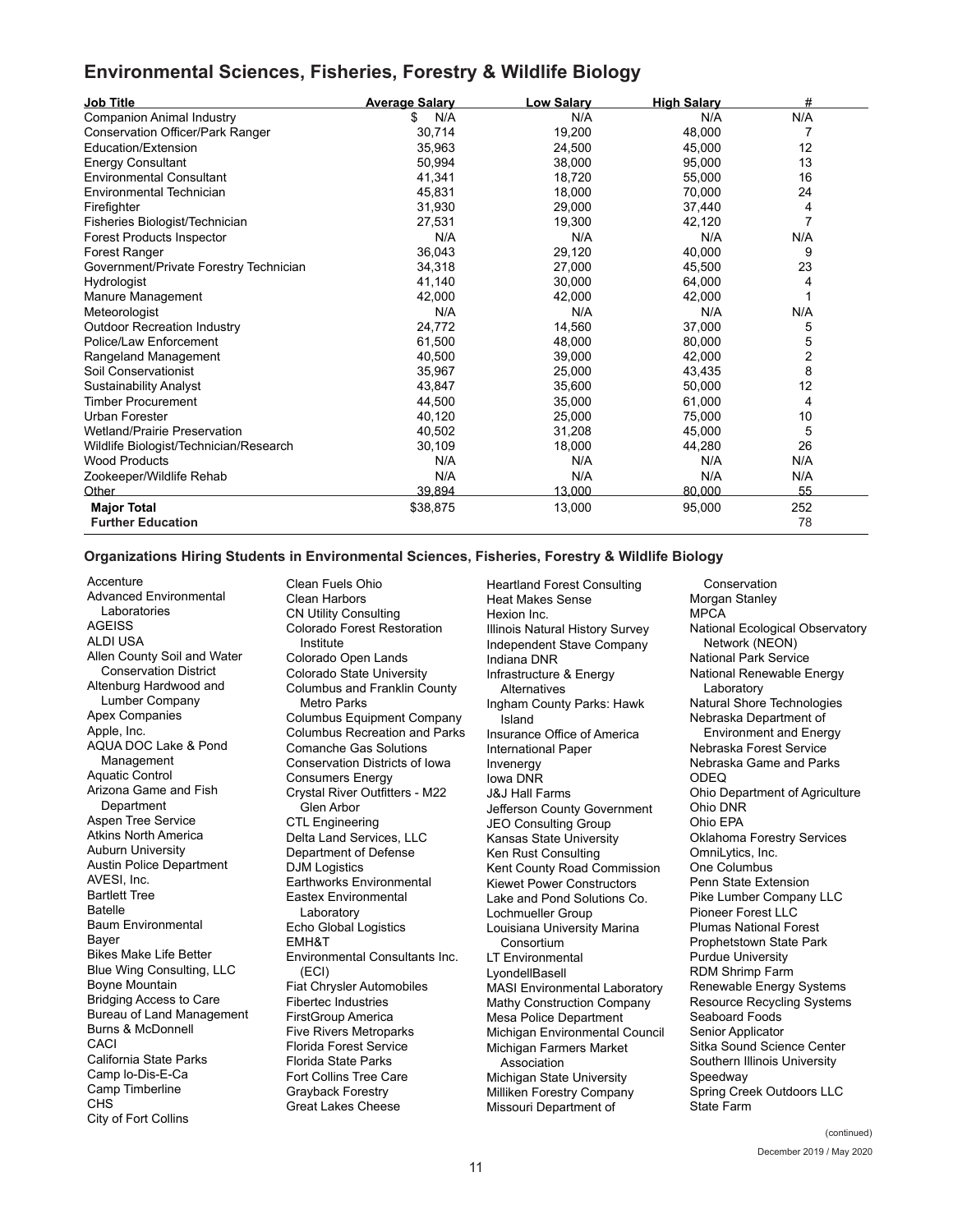#### **Organizations Hiring Students in Environmental Sciences, Fisheries, Forestry & Wildlife Biology (continued)**

Stella-Jones Sustainable Energy Fund Sustainable Environment **Consultant** SWCA Environmental **Consultant** Teach for America Telluride Academy Terracon Consulting Texas Commission on Environmental Quality Texas Conservation Corp Texas Department of Public **Safety** Texas Parks and Wildlife The Aldo Leopold Foundation The Associated Press The Davey Tree Expert Company The Ohio State University The Prairie Enthusiasts The Walt Disney Company Timberland Consulting LLC Tippmann Group Trutech, Inc. Turner Construction U.S. Air Force U.S. Army U.S. Army Corps of Engineers U.S. Environmental Protection Agency U.S. Navy United States Geological Survey United States Marine Corps University Christian Outreach University of Florida University of Georgia University of Maryland University of Minnesota University of Missouri University of Nevada University of Wisconsin - Madison Unum Upper Sugar River Watershed Association Urban Ecology Center USDA APHIS USDA FS USDA FSA USDA NRCS Utah Division of Wildlife VRX Walker Basin Conservancy Washington State Department of Natural Resources Western States Reclamation Inc. Whole Foods Market Wildlife Management Institute Wisconsin Legislature Woda Cooper Companies Wood PLC Zoom Casa

**Further Education** Allen College Arizona State University Auburn University Colorado State University Columbia University Dalhousie University Drake University School of Law Erasmus Mundus Georgetown University Georgia Tech Idaho State University Indiana University - Bloomington Iowa State University Iowa State University College of Veterinary Medicine Lewis & Clark Law School Louisiana State University Louisiana State University School of Veterinary Medicine Memphis University Middle Tennessee State University Oklahoma State University Pace University Elisabeth Haub School of Law Pennsylvania State University Purdue University San Diego Miramar College Southern Illinois University of **Carbondale** The Ohio State University University of Alabama University of California - Davis University of Colorado University of Findlay University of Florida University of Georgia University of Hawaii University of Idaho University of Illinois - Urbana-Champaign University of Iowa University of Kansas University of Miami University of Michigan University of Minnesota University of Nebraska - Lincoln University of Southern California University of Wisconsin - **Madison** Utah State University Vermont Law School Western Washington University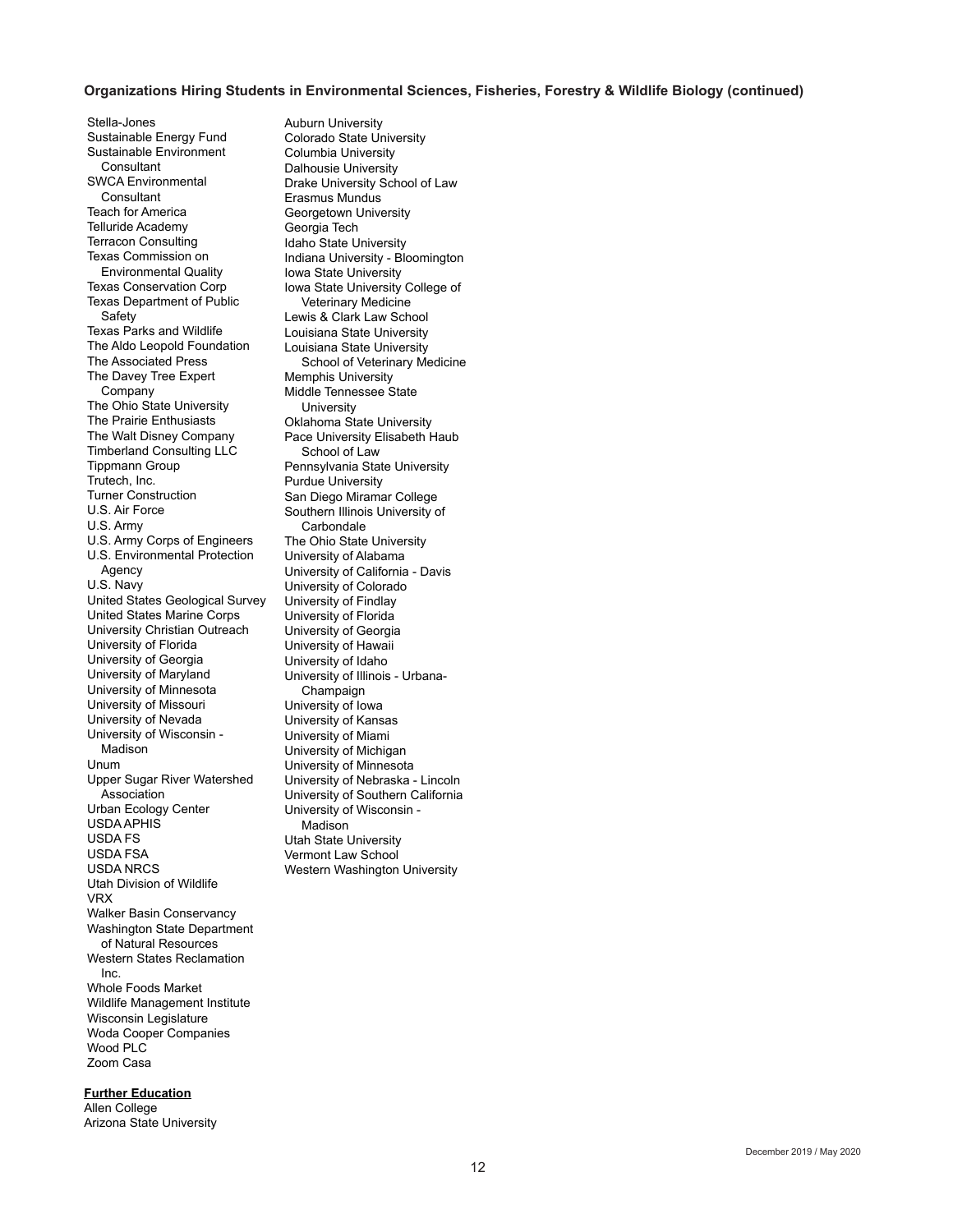## **Food Science, Human Nutrition & Dietetics**

| <b>Job Title</b>                 | <b>Average Salary</b> | Low Salarv | <b>High Salary</b> | #   |
|----------------------------------|-----------------------|------------|--------------------|-----|
| <b>Culinary Arts</b>             | N/A<br>\$             | N/A        | N/A                | N/A |
| Enology/Brewmaker                | 41,900                | 40,000     | 43.000             | 4   |
| Food Service Industry            | 41.829                | 20.800     | 65.000             |     |
| <b>Nutritionist</b>              | 27,831                | 25,584     | 30.100             | 4   |
| <b>Production Technologist</b>   | 56.352                | 44.000     | 65.000             | 26  |
| <b>Public Health Services</b>    | 47.067                | 31.200     | 55.000             | 3   |
| <b>Quality Assurance/Control</b> | 53,378                | 24.960     | 84.000             | 31  |
| Registered Dietitian *           | 60.300                |            |                    |     |
| Research & Development           | 57.029                | 27.000     | 76.000             | 24  |
| Sales Representative             | 53.125                | 45.000     | 60.000             | 4   |
| Sensory                          | 62,400                | 62.400     | 62.400             |     |
| Other                            | 47.380                | 24.000     | 75.000             | 13  |
| <b>Major Total</b>               | \$52,071              | 20,800     | 84.000             | 117 |
| <b>Further Education</b>         |                       |            |                    | 121 |

#### **Organizations Hiring Students in Food Science, Human Nutrition & Dietetics**

2U Abbott Nutrition AbE Manufacturing Advanta Air Force AmeriCorps Andell Inc. Aramark Ardent Mills Beck Flavors Blue Bell Creameries Cal-Maine Foods **Cargill** Chick-Fil-A Chike Nutrition Clear Mask Coca Cola Columbine Health Systems Conagra Brands, Inc. **Corbion** Diageo E & J Gallo Winery Fellowship of Catholic University Students (FOCUS) Ferrara Candy Company **FritoLav** General Mills Gerber Grain Craft Health Department Kuwait Home Chef Hormel Foods House Foods Group Ingredion - TIC Gums J. Cody's Steaks & BBQ JBS USA Jewel Osco Kerry Kraft Heinz Land O'Frost Levy Restaurants Mars, Inc. McDonald's **Microsoft** Missouri Department of Health and Senior Services Miyoko's Mondelez International Nestle Nestle Gerber NorthShore University

HealthSystem Organic Valley OSI Group Pacific Northwest National Laboratory Peco Foods Pennington Biomedical PepsiCo PetDine Physician Life Care Planning Prairie Meadows Racetrack and Casino Red Tail Ridge Saputo Cheese USA Savour Food Safety International Sheetz, Inc. Sokol and Company SugarCreek Sysco T. Marzetti Company The Delta Companies The Hershey Company The J.M. Smucker Company The Mennel Milling Company Tyson Foods UCHealth United Airlines UnityPoint Health - Meriter University of Minnesota UW Health Van Drunen Farms Vinh Tran Walt Disney World Weaver Popcorn Wholesome International **WIC** 

### **Further Education**

Alverno College Ball State University Baylor University Boston University Case Western Reserve **University** Clemson University Colorado State University Columbia University Copenhagen University Cornell University

Culinary Institute of America Drake University College of Pharmacy & Health Sciences Eastern Carolina University Florida State University Franciscan Missionaries of Our Lady of the Lake University Hines VA Hospital Illinois State University Iowa State University Johns Hopkins University School of Medicine Kansas State University Logan University Louisiana State University Louisiana State University School of Allied Health Professions Louisiana State University School of Medicine Loyola University Chicago Marquette University Medical University of South **Carolina** Medical University of South Carolina College of Dental Medicine Metropolitan State University of Denver Middle Tennessee State **University** Midwestern University New York University Nova Southeastern University Oakwood University Oklahoma State University Parker University Purdue University Rutgers University - New **Brunswick** Samford University Sodexo Texas A&M University Texas Tech University Texas Woman's University The Ohio State University The University of Edinburgh Uniformed Services University of the Health Sciences University of Florida University of Georgia

University of Glasgow University of Guelph University of Houston University of Illinois University of Illinois - Urbana-Champaign University of Iowa College of **Dentistry** University of Massachusetts - Amherst University of Michigan University of Minnesota University of Nebraska - Lincoln University of South Florida University of Wisconsin - Green Bay University of Wisconsin - **Madison** University of the Pacific Dugoni Virginia Commonwealth **University** Virginia Tech University Wageningen University Wake Forest University

\* Represents the median salary of respondents with 1-4 years experience as reported by the Academy of Nutrition and Dietetics 2019 Compensation & Benefits of the Dietetics Profession report. Note: This report is published every two years.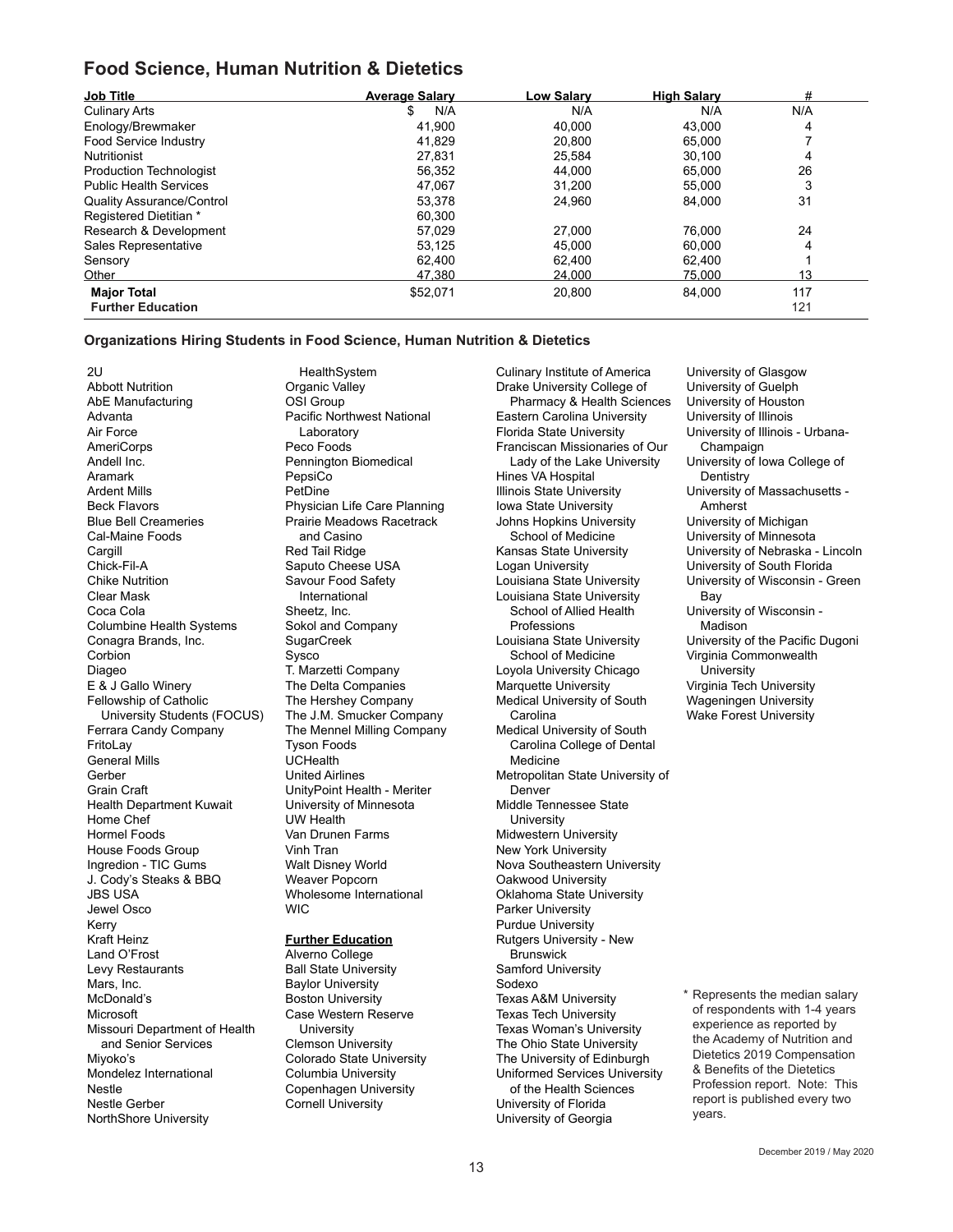## **Horticulture**

| <b>Job Title</b>                   | <b>Average Salary</b> | Low Salary      | <b>High Salary</b> | #  |
|------------------------------------|-----------------------|-----------------|--------------------|----|
| Education                          | \$28.333              | 24,000          | 31.000             |    |
| Golf Course Industry               | 41,133                | 30,000          | 60,000             | 15 |
| Greenhouse Production              | 39,777                | 30.000          | 50,000             |    |
| Landscape Design                   | 44,929                | 35,400          | 55,000             |    |
| Landscape Installation/Maintenance | 43,878                | 20,800          | 65,000             | 15 |
| Nursery Management                 | 31,533                | 25,000          | 40.000             | 6  |
| Public Garden Management           | 27,000                | 24,000          | 30,000             |    |
| Research Technician                | 31,300                | 20,800          | 39,000             | 5  |
| Sales                              | 50,000                | 35,000          | 65,000             |    |
| Sports Turf Management             | 36,000                | 35,000          | 38,000             |    |
| Vegetable and Fruit Production     | 25,000                | 25,000          | 25,000             |    |
| Viticulture/Hops Production        | 28,000                | 21,000          | 35,000             |    |
| Other                              | 35.809                | <u> 21.800 </u> | 45.000             |    |
| <b>Major Total</b>                 | \$38,566              | 20,800          | 65,000             | 75 |
| <b>Further Education</b>           |                       |                 |                    | 20 |

### **Organizations Hiring Students in Horticulture**

Ag-Pro Companies Alaback Design Associates Allen's Flowers Applied Ecological Services Atlanta Athletic Club Bluejack National Golf Club Bojacy's Botanicals Bonnie Plants Bowning Day Carlomagno Surveying City of Ft. Lauderdale Coastal Landscapes and Nursery Columbus Clippers Community Funded Corso's Horticulture Corteva Agriscience Country Landscapes, Inc. Detroit Lions dwg. Eagle Eye Golf and Banquet Center Earthcraft Landscaping Farm Camp, CA Findlay Country Club Florida Department of Agriculture and Consumer Services Franklin Hills Country Club Franklin Park Conservatory and Botanical Gardens GB Sciences Golf Plus Green Cherry Organics Green Circle Growers Greenacres Foundation Greenpeak Innovations Hidden Creek Landscaping Inc. High Prairie Landscape Group Horseshoe Bay Resort Iron Creek Nursery Johnson Nursery Key-Scape Landscape Construction Kinghorn Gardens Knollwood Country Club Lakeside Country Club Lanoha Nurseries Leamy Lawn Care LLC Lifescape Colorado Maven Landscaping Michigan State University Millcreek Gardens Mistwood Golf Club

Neal Mast Greenhouses New EngLandscape, Inc. Oglesby International Oklahoma State University Plantpeddler Rapid Genomics Robert's Nursery and Landscaping Roden's Landscaping Seville Farms Shadow Glen Golf Club Southern Hills Country Club Sterline Vineyards Sundown Gardens The Spot Athletics Thrive Landscape and Irrigation Total Landscape Service Trinity Forest Golf Club University of Florida University of Pennsylvania Morris Arboretum University of Wisconsin - Madison Van Zeeland Landscape and Nursery Vestavia Country Club Vine & Brew Wade Hampton Golf Club Wenke Greenhouses Wild Type Plant Nursery Woodmont Country Club

#### **Further Education**

Clemson University Colorado State University Horticulture Therapy Institute Iowa State University Louisiana State University Mississippi State University North Dakota State University Purdue University The Ohio State University University of California - Davis University of Florida University of Georgia University of Michigan University of Tennessee University of Wisconsin System Washington State University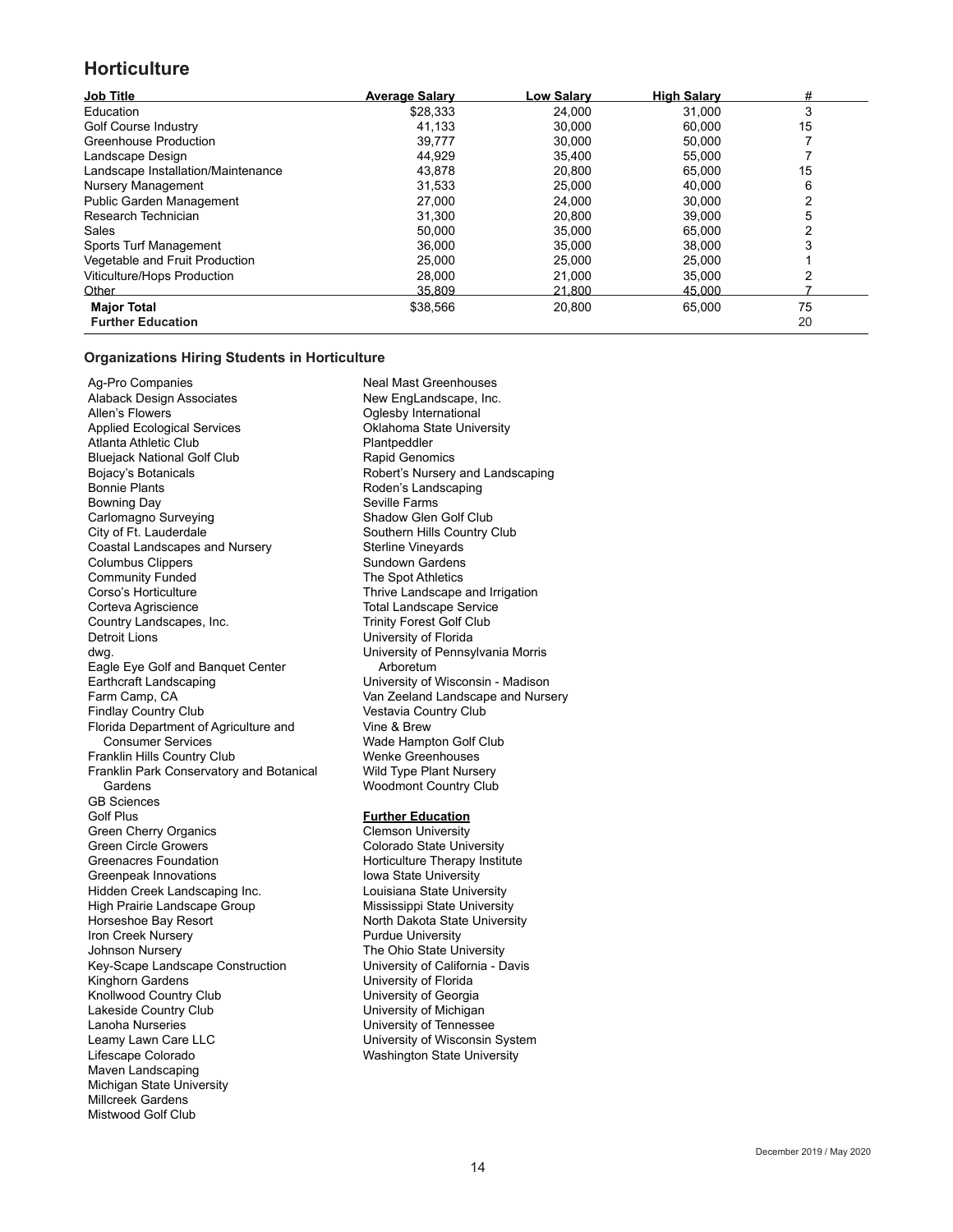## **Technical & Biosystems Engineering, Industrial Technology, and Packaging Services**

| <b>Job Title</b>                    | <b>Average Salary</b> | <u>Low Salary</u> | <b>High Salary</b> | #   |
|-------------------------------------|-----------------------|-------------------|--------------------|-----|
| Elevator Management                 | \$56,889              | 52,000            | 63,000             | 9   |
| Engineer, General                   | 60,816                | 40,800            | 78,000             | 35  |
| Equipment Test Technician           | 52,114                | 37,000            | 72,000             | 9   |
| Estimator                           | 61,667                | 40,000            | 70,000             | 6   |
| Ethanol                             | 40,000                | 40,000            | 40,000             |     |
| <b>Farming Operation</b>            | 47,313                | 30,000            | 75,000             | 11  |
| <b>Industrial Engineer</b>          | 63,625                | 50,000            | 75,000             | 4   |
| Logistics                           | 45,400                | 40,000            | 60,000             | 5   |
| <b>Manufacturing Engineer</b>       | 65,421                | 50,000            | 76,000             | 12  |
| Packaging Engineer                  | 70,021                | 55,000            | 106,000            | 24  |
| <b>Precision Ag Specialist</b>      | 44,929                | 37,000            | 56,000             | 7   |
| <b>Production Management</b>        | 57,425                | 38,000            | 72,000             | 12  |
| Project Manager                     | 60,128                | 40,000            | 82,000             | 49  |
| <b>Quality Assurance/Control</b>    | 51,417                | 40,000            | 60,000             | 6   |
| Research & Development              | 59,844                | 29,120            | 76,000             | 9   |
| Safety                              | 57,838                | 50,000            | 64,700             | 8   |
| Sales Representative                | 55,716                | 36,000            | 85,000             | 16  |
| <b>Technical Support Specialist</b> | 61,418                | 37,444            | 90,000             | 10  |
| Water Quality/Soil Conservation     | 40,000                | 40,000            | 40,000             |     |
| Other                               | 56,245                | 20,000            | 83,000             | 58  |
| <b>Major Total</b>                  | \$58,406              | 20,000            | 106,000            | 292 |
| <b>Further Education</b>            |                       |                   |                    | 17  |

### **Organizations Hiring Students in Technical & Biosystems Engineering, Industrial Technology, and Packaging Services**

Chastain-Skillman (continued)<br>Chastain-Skillman Gilbane Building Company Lutz Roofing (continued) 1997 JCB 3E A.C. McCartney Farm **Equipment** Abbott Laboratories Ag Leader Technology AGCO Corporation Agility Fuel Solutions Ag-Pro Companies Agropur Cheese All-Tex Pipe & Supply Altec Industries Amazon Amcor Amtech Software Andre Farms, LLC Anheuser-Busch InBev Anomatic Corp ARCO Design/Build Ardent Mills ASI paving Atlantic Design Group Avenue Logistics Baker Hughes Barthle Brothers Ranch Barton Malow Company Bayer Crop Science Beach Walk Rentals Beaver Excavating Company Benes Service Benetech, Inc. Bergmann Architects and **Planners** Borror Construction Bruner Corporation Burns and McDonnell Cargill Catalent Pharma Solutions **Caterpillar** Central Valley Ag CGB Enterprises Inc. Chandler Construction Charter NEX Films

Cianbro Corp City of College Station Clark Construction CMS Environmental Solutions Conagra Brands, Inc. Conetic Solutions Inc. Cupertino Electric Dairy Farmers of America Damman Farms **Danbert** DeAngelis Diamond Deloitte Consulting LLP Denark Construction DeYoung Farms Digger McCray E & J Gallo Winery Eclipse Company Ecolab Edgewell Personal Care Element Materials Technology Elford Eli Lilly & Company Elizabeth Krueger Design Emerson Automation Solutions Ennis Implement Evolution Ag F.H. Paschen Farm Bureau Insurance Ferguson Construction Company FIC Dealerships Fjifilm Diosynth Biotechnologies Ford Motor Franklin Equipment Freese and Nichols French-Reneker Associates Inc. Frito Lay Frontier Cooperative Genentech General Mills Genesis10 George J Igel & Co. Georgia Pacific

GOMACO Corporation Goodman-Daikin Grain Processing Corp. Great Southern Homes Green Bay Packaging Grossenburg Implement Half Associates Harvey Construction Helix Electric, Inc. Henderson Products Hensel Phelps Construction Heritage Produce HNI Corporation Hooper Corporation H-Welding IDS Engineering Group Industrial Specialist Solutions Infrastructure & Energy Alternatives J.H. Findorf & Son Jean Stoffer Design JG Scholes Trucking JHA Land Surveyors John Deere KanEquip Kellogg's Kiewit Engineering KIK Custom Products Kimley-Horn and Associates King Engineering Koenig Equipment Komatsu Mining Corp. Group Korff Farms Inc. Kraft Heinz Kubota Tractor Corporation Land O'Lakes, Inc. Lanehaven Farms Inc. Limbach Company Lindsay Corporation LineLeap Lockwood Andrews & Newnam Longview Fab and Machine Inc. Loomis Companies<br>Lutz Roofing

MacDon Industries Mars, Inc. Mary Kay McAdam Financial McCarthy Building Companies, Inc. Medline Industries Medtronic Mennel Milling Company MEP Associates Merck MFA Incorporated MilliporeSigma Missouri Farmers Care Mortenson Wind Energy Group Move and Store LLC. Mr. Excavator Nestle Network Partners Norcon, Inc. Norfolk Southern Railroad Nutrien Ag Solutions Nya Ohio Department of **Transportation** OHM Advisors Onyx Packaging Corporation Packaging Concepts and Design Packaging Corporation of America Pape Dawson Engineering Pepper Construction PepsiCo Performance Contracting Perrigo Company PLC Pickaway County Soil and Water Conservation District Pickaway Farms Pickett and Associates POET Power/mation

(continued)<br>December 2019 / May 2020